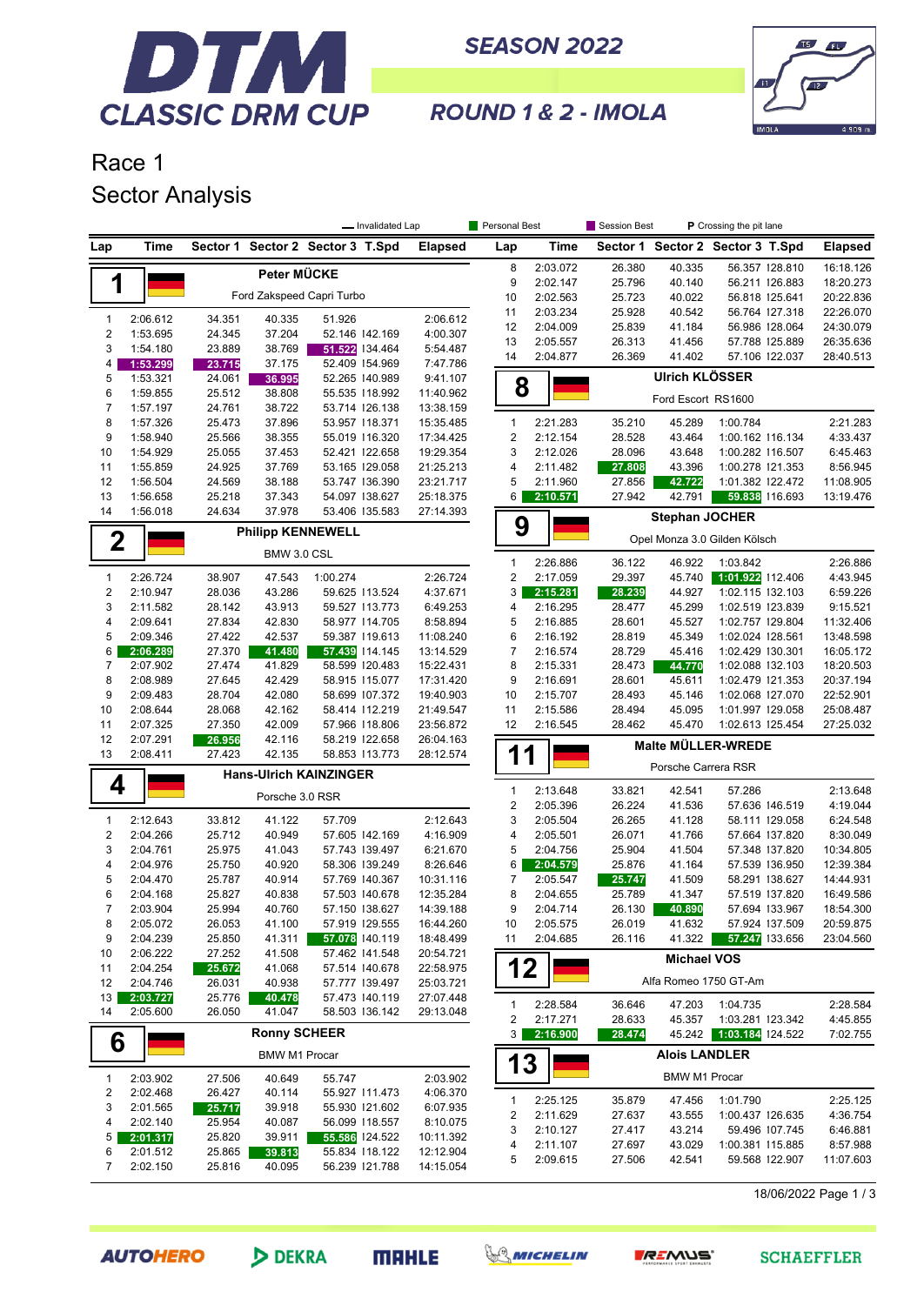

**SEASON 2022** 



ROUND 1 & 2 - IMOLA

## Race 1 Sector Analysis

|                                         |                      |                  | - Invalidated Lap                |                                      |                                  |                        | Personal Best<br>Session Best<br>P Crossing the pit lane |                      |                  |                       |                                      |                                  |                        |
|-----------------------------------------|----------------------|------------------|----------------------------------|--------------------------------------|----------------------------------|------------------------|----------------------------------------------------------|----------------------|------------------|-----------------------|--------------------------------------|----------------------------------|------------------------|
| Lap                                     | <b>Time</b>          |                  | Sector 1 Sector 2 Sector 3 T.Spd |                                      |                                  | <b>Elapsed</b>         | Lap                                                      | Time                 |                  |                       | Sector 1 Sector 2 Sector 3 T.Spd     |                                  | <b>Elapsed</b>         |
| 6                                       | 2:09.865             | 27.017           | 43.259                           |                                      | 59.589 123.839                   | 13:17.468              | 4                                                        | 2:12.253             | 27.608           | 43.095                | 1:01.550 126.635                     |                                  | 9:02.627               |
| 7                                       | 2:09.278             | 27.683           | 42.831                           |                                      | 58.764 115.326                   | 15:26.746              | 5                                                        | 2:11.828             | 27.549           | 42.925                | 1:01.354                             |                                  | 11:14.455              |
| 8                                       | 2:10.779             | 27.386           | 42.636                           | 1:00.757 112.592                     |                                  | 17:37.525              | 6                                                        | 2:12.066             | 27.656           | 42.429                | 1:01.981 128.810                     |                                  | 13:26.521              |
| 9<br>10                                 | 2:10.034<br>2:08.191 | 27.325<br>26.871 | 42.567<br>42.482                 | 1:00.142 115.699                     | 58.838 122.223                   | 19:47.559<br>21:55.750 | $\overline{7}$<br>8                                      | 2:14.023<br>2:14.066 | 28.212<br>28.163 | 43.323<br>43.821      | 1:02.488 130.550<br>1:02.082 122.472 |                                  | 15:40.544<br>17:54.610 |
| 11                                      | 2:07.625             | 26.755           | 42.395                           |                                      | 58.475 125.641                   | 24:03.375              | 9                                                        | 2:13.212             | 27.827           | 43.202                | 1:02.183 125.889                     |                                  | 20:07.822              |
| 12                                      | 2:05.646             | 26.372           | 41.337                           |                                      | 57.937 121.788                   | 26:09.021              | 10                                                       | 2:13.672             | 27.928           | 43.027                | 1:02.717 126.883                     |                                  | 22:21.494              |
| 13                                      | 2:05.761             | 26.473           | 41.485                           |                                      | 57.803 132.103                   | 28:14.782              | 11                                                       | 2:14.482             | 27.919           | 44.766                | 1:01.797 130.052                     |                                  | 24:35.976              |
|                                         |                      |                  | <b>Michael HESS</b>              |                                      |                                  |                        | 12                                                       | 2:12.716             | 27.952           | 43.062                | 1:01.702 126.635                     |                                  | 26:48.692              |
| 17                                      |                      |                  | Porsche 911 RSR                  |                                      |                                  |                        | 13                                                       | 2:12.139             | 27.080           | 43.294                | 1:01.765 130.550                     |                                  | 29:00.831              |
| $\mathbf{1}$                            | 2:05.830             | 28.326           | 40.705                           | 56.799                               |                                  | 2:05.830               | 39                                                       |                      |                  |                       | <b>Paul KOPPENWALLNER</b>            |                                  |                        |
| $\sqrt{2}$                              | 2:04.083             | 26.359           | 40.753                           |                                      | 56.971 138.627                   | 4:09.913               |                                                          |                      |                  | <b>BMW 2002</b>       |                                      |                                  |                        |
| 3                                       | 2:02.600             | 25.491           | 40.240                           |                                      | 56.869 144.965                   | 6:12.513               | 1                                                        | 2:26.479             | 37.645           | 46.739                | 1:02.095                             |                                  | 2:26.479               |
| 4                                       | 2:03.136             | 25.579           | 40.554                           |                                      | 57.003 144.033                   | 8:15.649               | 2                                                        | 2:11.253             | 27.507           | 43.510                | 1:00.236 123.155                     |                                  | 4:37.732               |
| 5                                       | 2:03.934             | 25.506           | 40.877                           |                                      | 57.551 143.723                   | 10:19.583              | 3                                                        | 2:10.804             | 28.331           | 43.119                |                                      | 59.354 109.485                   | 6:48.536               |
| 6                                       | 2:03.475             | 25.794           | 40.417                           |                                      | 57.264 138.068                   | 12:23.058              | 4                                                        | 2:12.304             | 27.615           | 42.641                | 1:02.048 121.105                     |                                  | 9:00.840               |
| 7<br>8                                  | 2:03.943<br>2:04.145 | 25.421<br>26.439 | 40.067<br>40.329                 |                                      | 58.455 143.412<br>57.377 134.775 | 14:27.001<br>16:31.146 | 5<br>6                                                   | 2:11.904<br>2:09.018 | 27.759<br>27.624 | 42.886<br>42.425      | 1:01.259 114.332<br>58.969 122.658   |                                  | 11:12.744<br>13:21.762 |
| 9                                       | 2:04.566             | 25.701           | 41.551                           |                                      | 57.314 131.357                   | 18:35.712              | 7                                                        | 2:11.375             | 28.125           | 42.712                | 1:00.538 120.048                     |                                  | 15:33.137              |
| 10                                      | 2:03.469             | 25.573           | 40.675                           |                                      | 57.221 144.344                   | 20:39.181              | 8                                                        | 2:12.538             | 28.166           | 43.061                | 1:01.311 120.483                     |                                  | 17:45.675              |
| 11                                      | 2:02.962             | 26.109           | 40.094                           |                                      | 56.759 128.561                   | 22:42.143              | 9                                                        | 2:11.028             | 27.730           | 43.024                | 1:00.274 124.025                     |                                  | 19:56.703              |
| 12                                      | 2:02.356             | 25.648           | 40.072                           |                                      | 56.636 138.379                   | 24:44.499              | 10                                                       | 2:12.243             | 28.283           | 43.400                | 1:00.560 116.942                     |                                  | 22:08.946              |
| 13                                      | 2:03.905             | 25.706           | 40.159                           |                                      | 58.040 138.068                   | 26:48.404              | 11                                                       | 2:13.483             | 28.433           | 43.399                | 1:01.651 125.454                     |                                  | 24:22.429              |
| 14                                      | 2:03.091             | 25.626           | 40.801                           |                                      | 56.664 141.548                   | 28:51.495              | 12                                                       | 2:13.963             | 28.518           | 43.773                | 1:01.672 122.472                     |                                  | 26:36.392              |
|                                         |                      |                  | <b>Adrian VAN HOOYDONK</b>       |                                      |                                  |                        | 13                                                       | 2:14.136             | 28.733           | 44.172                | 1:01.231 122.472                     |                                  | 28:50.528              |
| 20                                      |                      |                  | BMW 3.0 CSL                      |                                      |                                  |                        | 40                                                       | ╋                    |                  |                       | <b>Michael KAMMERMANN</b>            |                                  |                        |
| $\mathbf{1}$                            | 2:33.564             | 38.135           | 50.257                           | 1:05.172                             |                                  | 2:33.564               |                                                          |                      |                  | <b>BMW M1 Procar</b>  |                                      |                                  |                        |
| 2                                       | 2:19.231             | 29.404           | 46.119                           | 1:03.708 117.314                     |                                  | 4:52.795               | $\mathbf{1}$                                             | 2:00.633             | 26.896           | 39.337                | 54.400                               |                                  | 2:00.633               |
| 3                                       | 2:19.602             | 29.732           | 46.660                           | 1:03.210 113.151                     |                                  | 7:12.397               | 2                                                        | 1:57.944             | 24.586           | 38.752                |                                      | 54.606 151.490                   | 3:58.577               |
| 4                                       | 2:18.486             | 30.194           | 45.043                           | 1:03.249 106.503                     |                                  | 9:30.883               | 3                                                        | 1:58.940             | 24.789           | 39.949                |                                      | 54.202 136.142                   | 5:57.517               |
| 5                                       | 2:18.921             | 29.220           | 46.016                           | 1:03.685 114.145                     |                                  | 11:49.804              | 4                                                        | 1:57.395             | 24.454           | 38.769                |                                      | 54.172 154.969                   | 7:54.912               |
| 6<br>7                                  | 2:17.823             | 29.653           | 45.390                           | 1:02.780 103.706                     |                                  | 14:07.627              | 5                                                        | 1:57.398             | 24.500           | 38.787                |                                      | 54.111 145.897                   | 9:52.310               |
| 8                                       | 2:19.184<br>2:17.997 | 29.235<br>28.869 | 46.878<br>45.757                 | 1:03.071 106.689<br>1:03.371 112.219 |                                  | 16:26.811<br>18:44.808 | 6<br>7                                                   | 1:58.027<br>1:57.115 | 24.767<br>24.653 | 38.722<br>38.429      |                                      | 54.538 139.497<br>54.033 137.509 | 11:50.337<br>13:47.452 |
| 9                                       | 2:21.170             | 31.225           | 46.437                           | 1:03.508 105.011                     |                                  | 21:05.978              | 8                                                        | 1:57.147             | 24.560           | 38.638                |                                      | 53.949 148.445                   | 15:44.599              |
| 10                                      | 2:20.679             | 29.690           | 46.490                           | 1:04.499 110.355                     |                                  | 23:26.657              | 9                                                        | 1:59.081             | 24.486           | 39.056                |                                      | 55.539 151.490                   | 17:43.680              |
| 11                                      | 2:22.497             | 29.735           | 47.460                           | 1:05.302 110.914                     |                                  | 25:49.154              | 10                                                       | 1:58.902             | 24.547           | 39.547                |                                      | 54.808 144.655                   | 19:42.582              |
| 12                                      | 2:22.359             | 30.151           | 46.567                           | 1:05.641 106.689                     |                                  | 28:11.513              | 11                                                       | 1:57.457             | 24.953           | 38.277                |                                      | 54.227 136.701                   | 21:40.039              |
|                                         |                      |                  | <b>Matthäus RASS</b>             |                                      |                                  |                        | 12                                                       | 1:57.138             | 25.076           | 38.478                |                                      | 53.584 144.965                   | 23:37.177              |
| 22                                      |                      |                  |                                  |                                      |                                  |                        | 13                                                       | 1:58.502             | 24.416           | 39.150                |                                      | 54.936 145.587                   | 25:35.679              |
|                                         |                      |                  | <b>BMW 2002</b>                  |                                      |                                  |                        | 14                                                       | 1:58.486             | 25.042           | 38.729                |                                      | 54.715 135.583                   | 27:34.165              |
| 1                                       | 2:19.697             | 34.230           | 44.094                           | 1:01.373                             |                                  | 2:19.697               | 42                                                       |                      |                  | <b>Max KAINZINGER</b> |                                      |                                  |                        |
| 2                                       | 2:11.881             | 28.255           | 43.095                           | 1:00.531 113.151                     |                                  | 4:31.578               |                                                          |                      |                  | Porsche 914/6         |                                      |                                  |                        |
| 3<br>4                                  | 2:10.981<br>2:10.755 | 27.765<br>27.657 | 42.729<br>42.748                 | 1:00.487 119.862<br>1:00.350 119.613 |                                  | 6:42.559<br>8:53.314   | $\mathbf{1}$                                             | 2:31.513             | 37.602           | 47.845                | 1:06.066                             |                                  | 2:31.513               |
| 5                                       | 2:10.552             | 27.739           | 42.475                           | 1:00.338 113.959                     |                                  | 11:03.866              | 2                                                        | 2:20.805             | 29.305           | 46.503                | 1:04.997 125.889                     |                                  | 4:52.318               |
| 6                                       | 2:11.038             | 27.969           | 42.784                           | 1:00.285 114.518                     |                                  | 13:14.904              | 3                                                        | 2:21.786             | 29.316           | 46.716                | 1:05.754 122.907                     |                                  | 7:14.104               |
| 7                                       | 2:11.466             | 28.103           | 42.747                           | 1:00.616 109.299                     |                                  | 15:26.370              | 4                                                        | 2:19.018             | 29.129           | 45.558                | 1:04.331 125.454                     |                                  | 9:33.122               |
| 8                                       | 2:13.077             | 28.564           | 43.145                           | 1:01.368 105.695                     |                                  | 17:39.447              | 5                                                        | 2:18.336             | 28.953           | 45.559                | 1:03.824 126.138                     |                                  | 11:51.458              |
| 9                                       | 2:11.866             | 27.966           | 43.153                           | 1:00.747 118.122                     |                                  | 19:51.313              | 6                                                        | 2:17.618             | 28.645           | 45.325                | 1:03.648 126.386                     |                                  | 14:09.076              |
| 10                                      | 2:11.168             | 28.097           | 42.919                           | 1:00.152 114.891                     |                                  | 22:02.481              | 7                                                        | 2:19.088             | 29.834           | 45.307                | 1:03.947 126.883                     |                                  | 16:28.164              |
| 11                                      | 2:14.114             | 27.837           | 42.494                           | 1:03.783 109.672                     |                                  | 24:16.595              | 8                                                        | 2:17.975             | 28.411           | 45.296                | 1:04.268 127.318                     |                                  | 18:46.139              |
|                                         |                      |                  | <b>Michael MEYER</b>             |                                      |                                  |                        | 9<br>10                                                  | 2:17.496<br>2:16.727 | 29.299<br>28.397 | 44.988<br>44.838      | 1:03.209 26.635<br>1:03.492 126.386  |                                  | 21:03.635<br>23:20.362 |
| 28                                      |                      |                  | BMW 323i E21 Gr. 2               |                                      |                                  |                        | 11                                                       | 2:19.008             | 28.942           | 45.260                | 1:04.806 122.223                     |                                  | 25:39.370              |
|                                         |                      |                  |                                  |                                      |                                  |                        | 12                                                       | 2:18.437             | 28.750           | 45.209                | 1:04.478 125.206                     |                                  | 27:57.807              |
| $\mathbf{1}$<br>$\overline{\mathbf{c}}$ | 2:23.728             | 35.703           | 45.400                           | 1:02.625<br>1:01.543 128.810         |                                  | 2:23.728<br>4:36.535   |                                                          |                      |                  |                       |                                      |                                  |                        |
| 3                                       | 2:12.807<br>2:13.839 | 28.084<br>28.699 | 43.180<br>43.425                 | 1:01.715 112.219                     |                                  | 6:50.374               |                                                          |                      |                  |                       |                                      |                                  |                        |
|                                         |                      |                  |                                  |                                      |                                  |                        |                                                          |                      |                  |                       |                                      |                                  |                        |

18/06/2022 Page 2 / 3